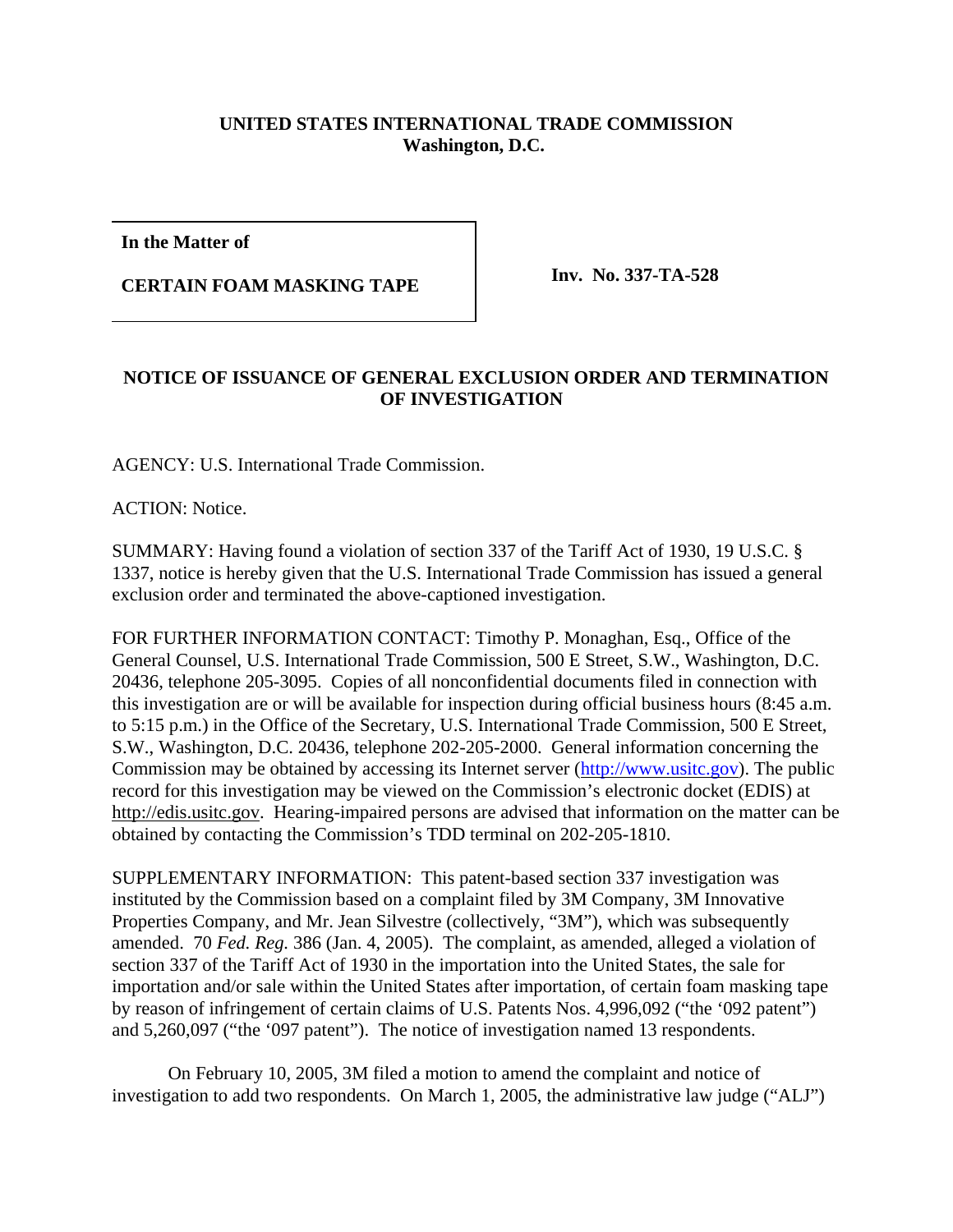issued an initial determination ("ID") (Order No. 14) granting the motion. No party petitioned for review. On March 29, 2005, the Commission issued a notice of its determination not to review the ID.

Between February and June of 2005, the investigation was terminated as to 14 of the 15 respondents on the basis of settlement agreements and consent orders, or based on consent orders alone. With respect to Jevtec, Ltd. – the sole respondent as to which the investigation was not terminated – 3M moved on May 17, 2005, for an order directing Jevtec to show cause why it should not be found in default for failure to respond to the amended complaint and notice of investigation. 3M also requested the issuance of an ID finding Jevtec in default if Jevtec failed to show such cause.

On May 26, 2005, 3M moved for a summary determination of a violation of section 337. On June 6, 2005, the Commission investigative attorney ("IA"), filed a response in support of the motion for summary determination.

On June 7, 2005, the ALJ issued Order No. 36, ordering Jevtec to show cause why it should not be held in default no later than June 14, 2005. Jevtec did not file a response to the order, an answer to the complaint, or a notice of appearance within the time permitted. On June 15, 2005, the ALJ issued an ID (Order No. 39) finding Jevtec in default. No party petitioned for review of the ID. On July 11, 2005, the Commission determined not to review that initial determination**.**

 On June 21, 2005, the ALJ issued an ID (Order No. 41), granting 3M's motion for a summary determination of a violation of section 337. The ID notes that only the '097 patent is at issue in the summary determination, because the investigation has been terminated with respect to all respondents charged with infringement of the '092 patent. No party petitioned for review of the ID.

In Order No. 41, the ALJ recommended the issuance of a general exclusion order. He also recommended that the bond permitting temporary importation during the Presidential review period be set at 100 percent of the value of the infringing imported product.

On July 15, 2005, the Commission determined not to review the ALJ's summary determination that 3M has shown that there is a violation of section 337. It also issued a *Federal Register* notice, inviting written submissions on the ALJ's recommended determination on remedy and bonding as well as submissions on the public interest.

On July 25, 2005, the Commission received comments from complainant 3M and the IA. No reply submissions were received.

Having examined the relevant portions of the record, including ALJ Order No. 41, and the written submissions on remedy, the public interest and bonding, the Commission has determined to issue a general exclusion order prohibiting unlicensed entry for consumption of